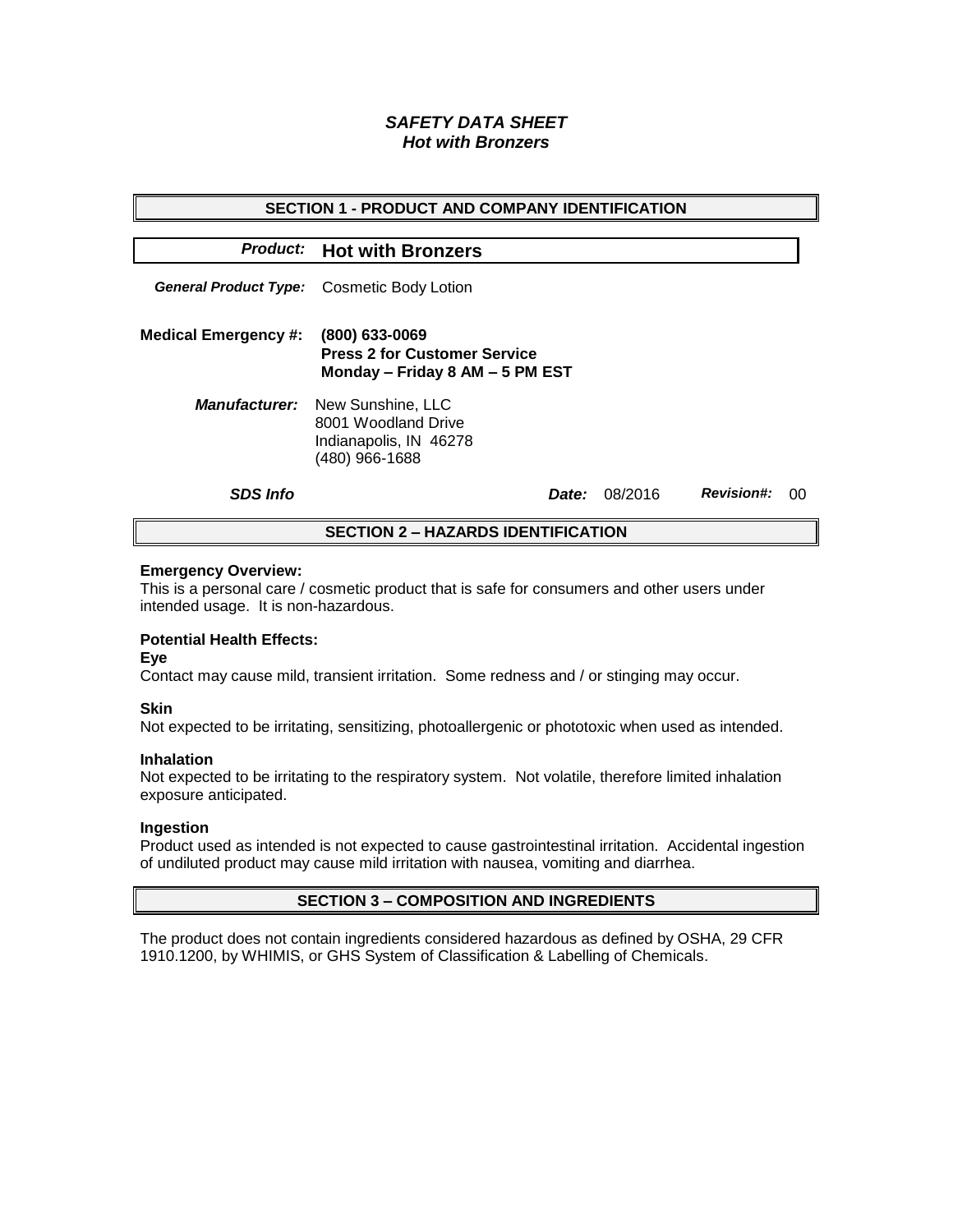## **SECTION 4 – FIRST AID MEASURES**

### **Eye**

Thorough rinsing for 15 – 20 minutes is recommended. If irritation persists, contact a physician.

### **Skin**

Discontinue use of product. Apply cold compresses to affected areas to relieve discomfort. If discomfort persists, contact a physician.

#### **Inhalation**

If respiratory irritation occurs, remove individual to fresh air.

#### **Ingestion**

Accidental ingestion of product may require medical attention. In case of accidental ingestion dilute with water. Do not induce vomiting. If discomfort persists, contact a physician.

## **SECTION 5 – FIRE FIGHTING MEASURES**

**Extinguishing Media:** Use chemical foam, dry chemical, carbon dioxide or water. **Explosion Hazard:** Not applicable.

**Fire Fighting Info:** Contact emergency personnel. Use self-contained breathing apparatus and protective gear, if large quantities of product are involved. Hazardous decomposition products may be released. Thermal degradation may produce oxides of carbon and / or nitrogen, hydrocarbons and / derivatives.

## **SECTION 6 – ACCIDENTAL RELEASE MEASURES**

### **Procedures for Spill / Leak Clean-up:**

**Household Settings:** Absorb liquid and scrub the area. Dilute with water until surface is no longer slippery.

**Non-Household Settings:** Use safety glasses if splash hazard exist. Use gloves and other protective clothing to prevent skin contact.

### **SECTION 7 – HANDLING AND STORAGE**

#### **Precautions for Safe Handling:**

**Household Settings:** Avoid contact with eyes.

**Non-Household Settings:** No unusual handling or storage requirements. Storage in large quantities (warehouse) should be in a well-ventilated, cool area.

### **Conditions for Safe Storage:**

**Household Settings:** Normal household storage.

**Non-Household Settings:** No unusual handling or storage requirements. Storage in large quantities (warehouse) should be in a well-ventilated, cool area.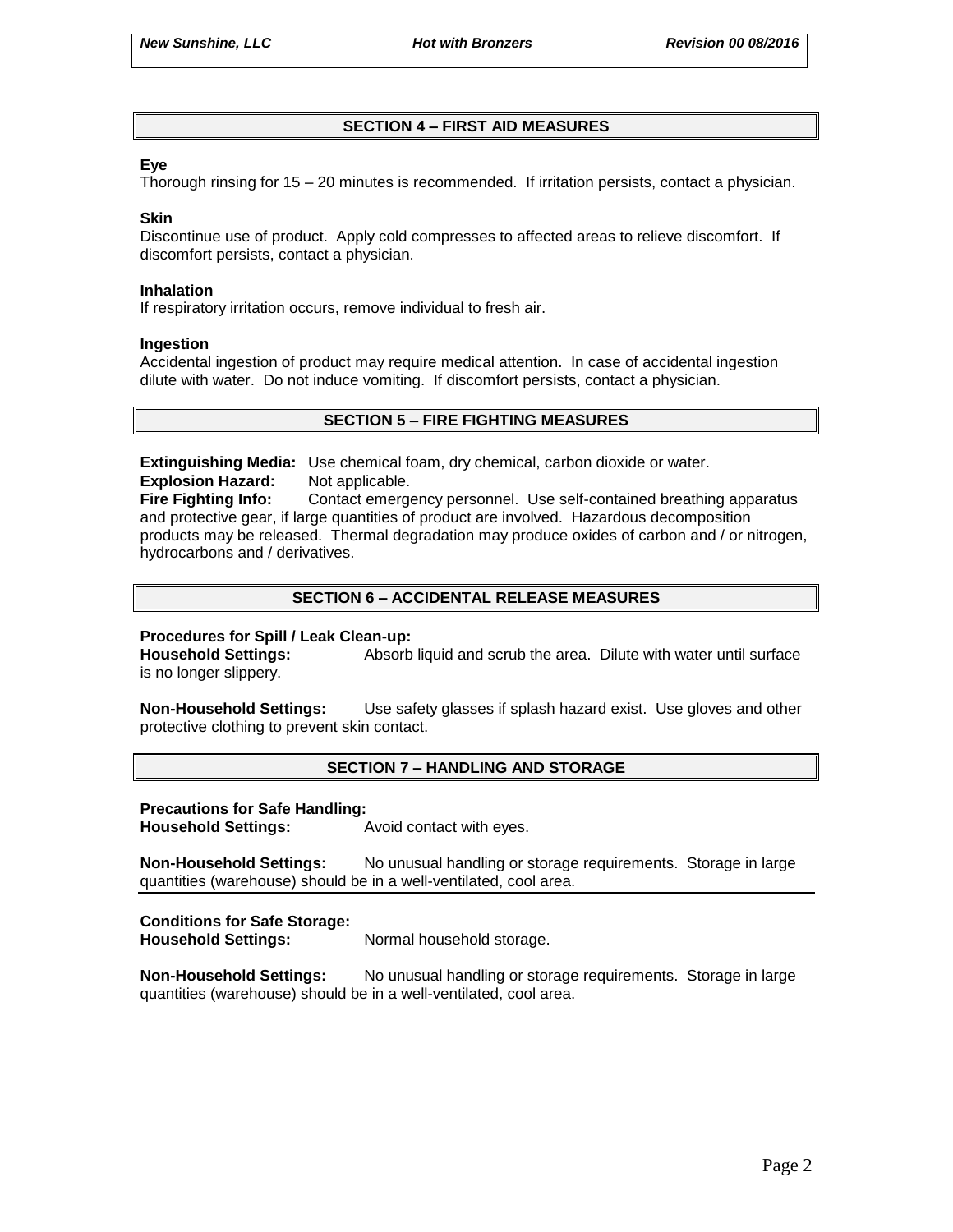### **SECTION 8 – EXPOSURE CONTROLS / PERSONAL PROTECTION**

**Household Settings:** This is a personal care / cosmetic product that is safe for consumers and other users under normal and reasonably foreseen use.

**Non-Household Settings:** Use safety glasses if splash hazards exist, use gloves and other protective clothing to prevent skin contact. Always follow good hygienic work practices. Avoid prolonged contact with skin and clothing.

## **SECTION 9 – PHYSICAL AND CHEMICAL PROPERTIES**

Physical State Viscous liquid body lotion. Appearance Various colored viscous liquid.<br>
Odor Color Color Fragrant. Odor Threshold Not available pH 3.5 – 7.5 Melting Point/Freezing Point Not Applicable Boiling Point >212 F / 100 C Flash Point  $>212$  F / 100 C Evaporation Rate Not Applicable Flammability Not Applicable Upper/Lower Flammablilty Not Applicable Vapor Pressure Not Applicable Vapor Density Not Applicable Relative Density Not Available Specific gravity at 25C Not available. Solubility in water at 20C Slightly Insoluble<br>
Partition coefficient
Subsetted Not Applicable Partition coefficient<br>
Auto-iginition Temp<br>
Not Applicable Auto-iginition Temp Decomposition Temp Not Available Viscosity 20,000 – 150,000 cps. Volatile % Complies with Federal and State VOC regulations.

### **SECTION 10 – STABILITY AND REACTIVITY**

**Other Recommendations:** None

**Conditions to Avoid:** No applicable information has been found.

### **SECTION 11 – TOXICOLOGICAL INFORMATION**

This is a personal care / cosmetic product that is safe for consumers and other users under intended and reasonably foreseeable use.

| <b>Chronic Effects:</b> | Finished product is not expected to have chronic health effects.          |  |  |  |  |
|-------------------------|---------------------------------------------------------------------------|--|--|--|--|
| <b>Target Organs:</b>   | No adverse health effects on target organs expected for finished product. |  |  |  |  |
| <b>Carcinogenicity:</b> | Finished product is not expected to be carcinogenic.                      |  |  |  |  |
|                         | IARC: No<br>NTP: No<br>OSHA: No                                           |  |  |  |  |

### **SECTION 12 – ECOLOGICAL INFORMATION**

The product ingredients are expected to be safe for the environment at concentrations predicted under normal use and accidental spill scenarios.